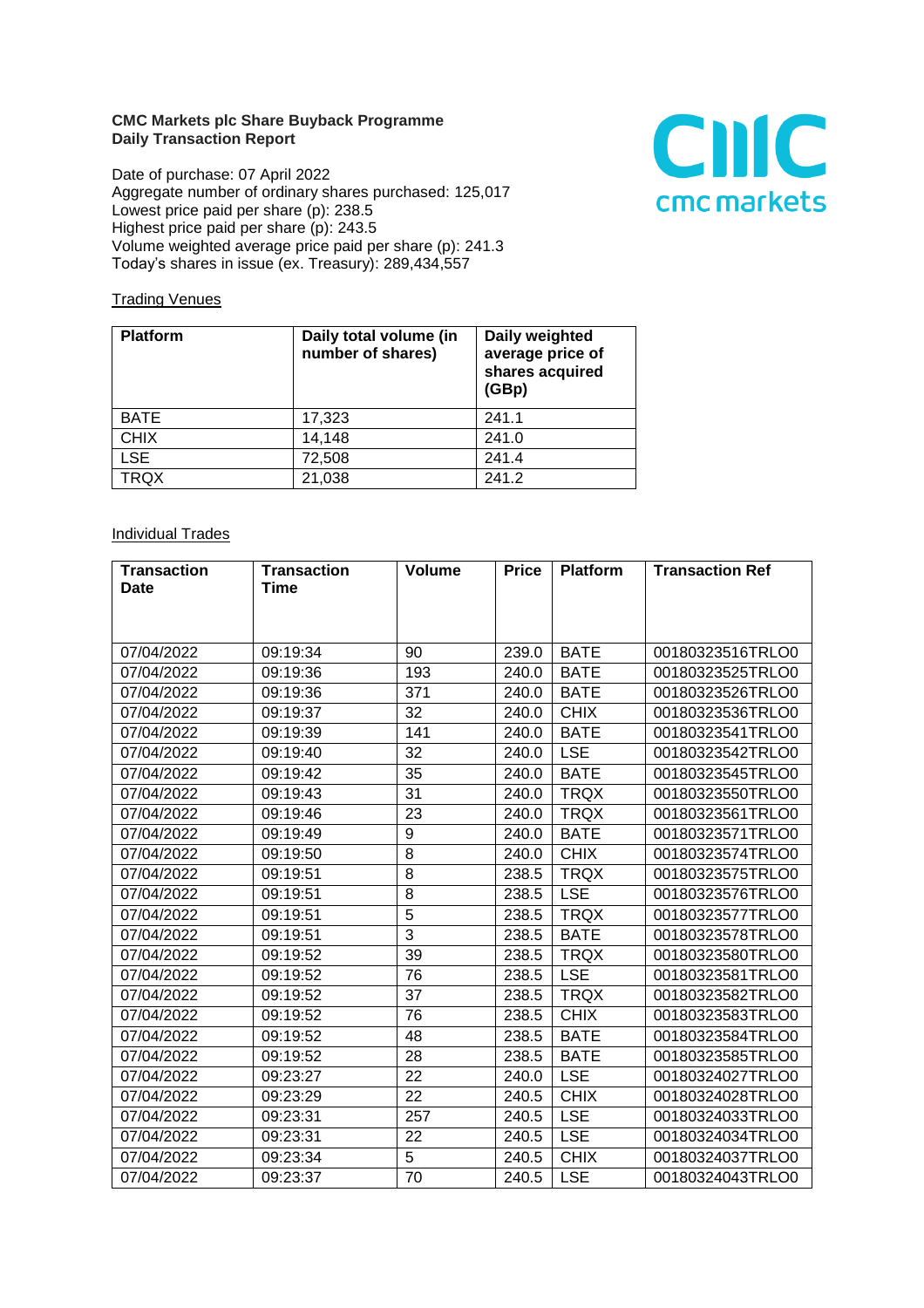| 07/04/2022 | 09:23:40 | $\mathbf{1}$ | 240.5 | <b>CHIX</b> | 00180324047TRLO0 |
|------------|----------|--------------|-------|-------------|------------------|
| 07/04/2022 | 09:26:28 | 22           | 239.5 | <b>TRQX</b> | 00180324426TRLO0 |
| 07/04/2022 | 09:26:28 | 18           | 239.5 | <b>LSE</b>  | 00180324427TRLO0 |
| 07/04/2022 | 09:26:28 | 70           | 239.5 | <b>BATE</b> | 00180324428TRLO0 |
| 07/04/2022 | 09:26:28 | 6            | 239.5 | <b>CHIX</b> | 00180324429TRLO0 |
| 07/04/2022 | 09:26:31 | 132          | 240.0 | <b>BATE</b> | 00180324436TRLO0 |
| 07/04/2022 | 09:28:53 | 132          | 239.0 | <b>LSE</b>  | 00180324758TRLO0 |
| 07/04/2022 | 09:39:35 | 82           | 240.0 | <b>CHIX</b> | 00180326026TRLO0 |
| 07/04/2022 | 09:39:37 | 94           | 240.0 | <b>LSE</b>  | 00180326027TRLO0 |
| 07/04/2022 | 09:39:38 | 20           | 240.0 | <b>CHIX</b> | 00180326030TRLO0 |
| 07/04/2022 | 09:39:39 | 24           | 240.0 | <b>LSE</b>  | 00180326032TRLO0 |
| 07/04/2022 | 09:39:43 | 5            | 240.0 | <b>CHIX</b> | 00180326037TRLO0 |
| 07/04/2022 | 09:39:46 | 6            | 240.0 | <b>LSE</b>  | 00180326044TRLO0 |
| 07/04/2022 | 09:39:49 | $\mathbf 1$  | 240.0 | <b>CHIX</b> | 00180326056TRLO0 |
| 07/04/2022 | 09:39:52 | 1            | 240.0 | <b>LSE</b>  | 00180326065TRLO0 |
| 07/04/2022 | 10:04:34 | 547          | 241.0 | <b>LSE</b>  | 00180329589TRLO0 |
| 07/04/2022 | 10:04:34 | 115          | 241.5 | <b>BATE</b> | 00180329590TRLO0 |
| 07/04/2022 | 10:04:34 | 193          | 241.5 | <b>BATE</b> | 00180329591TRLO0 |
| 07/04/2022 | 10:04:34 | 192          | 241.5 | <b>BATE</b> | 00180329592TRLO0 |
| 07/04/2022 | 10:04:34 | 222          | 241.5 | <b>BATE</b> | 00180329593TRLO0 |
| 07/04/2022 | 10:04:36 | 261          | 241.5 | <b>BATE</b> | 00180329600TRLO0 |
| 07/04/2022 | 10:04:37 | 378          | 242.5 | <b>LSE</b>  | 00180329603TRLO0 |
| 07/04/2022 | 10:04:37 | 1,507        | 242.5 | <b>LSE</b>  | 00180329604TRLO0 |
| 07/04/2022 | 10:04:39 | 66           | 241.5 | <b>TRQX</b> | 00180329605TRLO0 |
| 07/04/2022 | 10:04:39 | 46           | 241.5 | <b>TRQX</b> | 00180329606TRLO0 |
| 07/04/2022 | 10:04:39 | 467          | 242.5 | <b>LSE</b>  | 00180329609TRLO0 |
| 07/04/2022 | 10:04:39 | 666          | 242.5 | <b>LSE</b>  | 00180329610TRLO0 |
| 07/04/2022 | 10:04:39 | 343          | 242.5 | <b>LSE</b>  | 00180329612TRLO0 |
| 07/04/2022 | 10:04:39 | 182          | 242.5 | <b>LSE</b>  | 00180329613TRLO0 |
| 07/04/2022 | 10:04:39 | 400          | 242.0 | <b>LSE</b>  | 00180329607TRLO0 |
| 07/04/2022 | 10:04:39 | 19           | 241.5 | <b>TRQX</b> | 00180329608TRLO0 |
| 07/04/2022 | 10:04:39 | 1            | 241.5 | <b>CHIX</b> | 00180329611TRLO0 |
| 07/04/2022 | 10:17:02 | 91           | 241.0 | <b>CHIX</b> | 00180331220TRLO0 |
| 07/04/2022 | 10:23:21 | 612          | 242.0 | <b>CHIX</b> | 00180332150TRLO0 |
| 07/04/2022 | 10:28:55 | 12           | 241.0 | <b>BATE</b> | 00180332758TRLO0 |
| 07/04/2022 | 10:44:04 | 193          | 242.5 | <b>LSE</b>  | 00180334781TRLO0 |
| 07/04/2022 | 10:44:04 | 232          | 242.5 | <b>LSE</b>  | 00180334782TRLO0 |
| 07/04/2022 | 10:44:04 | 339          | 242.5 | <b>LSE</b>  | 00180334783TRLO0 |
| 07/04/2022 | 10:47:04 | 1,032        | 242.0 | <b>TRQX</b> | 00180335051TRLO0 |
| 07/04/2022 | 10:47:04 | 811          | 242.0 | <b>LSE</b>  | 00180335052TRLO0 |
| 07/04/2022 | 10:47:04 | 289          | 242.0 | <b>TRQX</b> | 00180335053TRLO0 |
| 07/04/2022 | 10:47:05 | 400          | 242.0 | <b>LSE</b>  | 00180335054TRLO0 |
| 07/04/2022 | 10:47:05 | 28           | 242.0 | <b>LSE</b>  | 00180335055TRLO0 |
| 07/04/2022 | 10:50:07 | 428          | 241.5 | <b>TRQX</b> | 00180335419TRLO0 |
| 07/04/2022 | 10:50:07 | 83           | 241.5 | <b>BATE</b> | 00180335420TRLO0 |
| 07/04/2022 | 10:50:07 | 429          | 241.5 | <b>CHIX</b> | 00180335421TRLO0 |
| 07/04/2022 | 10:50:07 | 346          | 241.5 | <b>BATE</b> | 00180335422TRLO0 |
| 07/04/2022 | 10:50:08 | 128          | 242.0 | <b>LSE</b>  | 00180335424TRLO0 |
| 07/04/2022 | 10:50:08 | 300          | 242.0 | <b>LSE</b>  | 00180335425TRLO0 |
| 07/04/2022 | 11:06:09 | 428          | 241.5 | <b>TRQX</b> | 00180337584TRLO0 |
| 07/04/2022 | 11:06:09 | 429          | 241.5 | <b>BATE</b> | 00180337585TRLO0 |
| 07/04/2022 | 11:06:09 | 429          | 241.5 | <b>CHIX</b> | 00180337586TRLO0 |
| 07/04/2022 | 11:06:13 | 550          | 242.0 | <b>BATE</b> | 00180337590TRLO0 |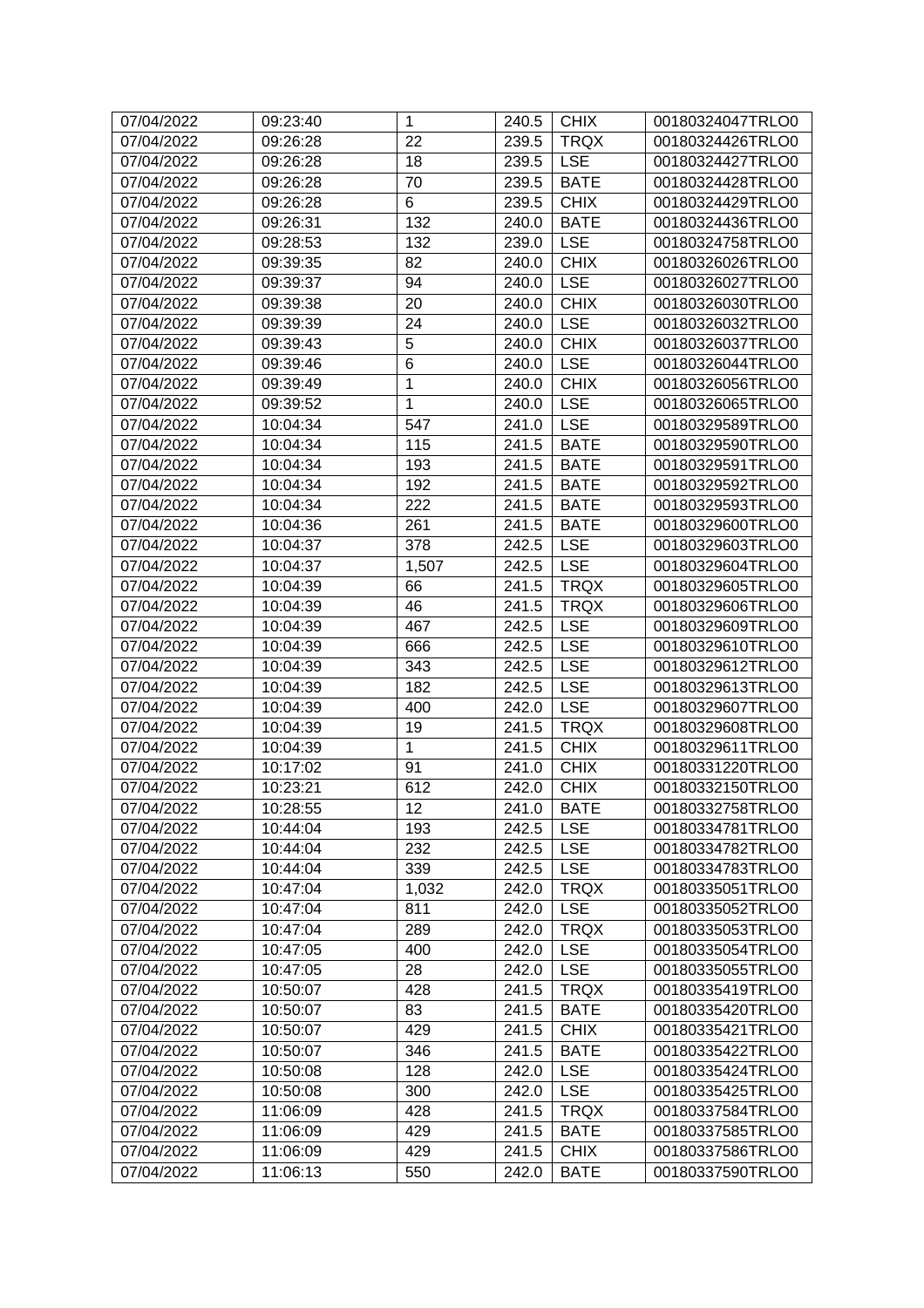| 07/04/2022<br>11:06:13<br>300<br>242.0<br><b>BATE</b> | 00180337591TRLO0 |
|-------------------------------------------------------|------------------|
| <b>BATE</b><br>07/04/2022<br>11:06:26<br>176<br>241.5 | 00180337626TRLO0 |
| 11:13:59<br>1<br><b>BATE</b><br>07/04/2022<br>241.5   | 00180338419TRLO0 |
| 428<br>11:31:21<br><b>TRQX</b><br>07/04/2022<br>243.0 | 00180340445TRLO0 |
| 11:31:21<br>428<br><b>LSE</b><br>07/04/2022<br>243.0  | 00180340446TRLO0 |
| 252<br>07/04/2022<br>11:31:21<br>243.0<br><b>BATE</b> | 00180340447TRLO0 |
| 429<br><b>CHIX</b><br>07/04/2022<br>11:31:21<br>243.0 | 00180340448TRLO0 |
| 07/04/2022<br>11:52:44<br>428<br>242.5<br><b>TRQX</b> | 00180343246TRLO0 |
| <b>LSE</b><br>07/04/2022<br>11:52:44<br>428<br>242.5  | 00180343247TRLO0 |
| 429<br><b>BATE</b><br>07/04/2022<br>11:52:44<br>242.5 | 00180343248TRLO0 |
| 07/04/2022<br>429<br><b>CHIX</b><br>11:52:44<br>242.5 | 00180343249TRLO0 |
| 428<br><b>TRQX</b><br>07/04/2022<br>11:53:13<br>242.5 | 00180343339TRLO0 |
| 428<br><b>LSE</b><br>07/04/2022<br>11:53:13<br>242.5  | 00180343340TRLO0 |
| 429<br><b>BATE</b><br>07/04/2022<br>11:53:13<br>242.5 | 00180343341TRLO0 |
| <b>CHIX</b><br>07/04/2022<br>11:53:13<br>429<br>242.5 | 00180343342TRLO0 |
| 428<br>07/04/2022<br>242.5<br><b>TRQX</b><br>12:07:09 | 00180344950TRLO0 |
| <b>LSE</b><br>07/04/2022<br>12:07:09<br>428<br>242.5  | 00180344951TRLO0 |
| 07/04/2022                                            |                  |
| 429<br><b>CHIX</b><br>12:07:09<br>242.5               | 00180344952TRLO0 |
| 429<br>07/04/2022<br>242.5<br><b>BATE</b><br>12:07:09 | 00180344953TRLO0 |
| 07/04/2022<br>285<br><b>TRQX</b><br>12:09:08<br>243.5 | 00180346099TRLO0 |
| <b>LSE</b><br>07/04/2022<br>113<br>243.5<br>12:09:08  | 00180346100TRLO0 |
| 143<br><b>TRQX</b><br>07/04/2022<br>12:09:08<br>243.5 | 00180346101TRLO0 |
| 315<br><b>LSE</b><br>07/04/2022<br>12:09:08<br>243.5  | 00180346102TRLO0 |
| 429<br><b>BATE</b><br>07/04/2022<br>12:09:08<br>243.5 | 00180346103TRLO0 |
| 429<br><b>CHIX</b><br>07/04/2022<br>12:09:08<br>243.5 | 00180346104TRLO0 |
| 07/04/2022<br><b>LSE</b><br>12:09:08<br>308<br>243.5  | 00180346105TRLO0 |
| <b>TRQX</b><br>07/04/2022<br>428<br>12:09:45<br>243.0 | 00180346427TRLO0 |
| 07/04/2022<br>77<br>243.0<br><b>BATE</b><br>12:09:45  | 00180346428TRLO0 |
| <b>CHIX</b><br>07/04/2022<br>12:09:45<br>429<br>243.0 | 00180346430TRLO0 |
| 07/04/2022<br>12:09:45<br>428<br>243.0<br><b>LSE</b>  | 00180346431TRLO0 |
| 07/04/2022<br>352<br><b>BATE</b><br>12:09:45<br>243.0 | 00180346432TRLO0 |
| 07/04/2022<br>92<br><b>LSE</b><br>12:10:45<br>243.0   | 00180346809TRLO0 |
| 51<br>07/04/2022<br>12:11:36<br>242.5<br><b>TRQX</b>  | 00180346954TRLO0 |
| 07/04/2022<br>12:11:36<br>56<br>242.5<br><b>BATE</b>  | 00180346955TRLO0 |
| 07/04/2022<br>12:11:36<br>377<br>242.5<br><b>TRQX</b> | 00180346956TRLO0 |
| <b>LSE</b><br>07/04/2022<br>12:11:36<br>428<br>242.5  | 00180346957TRLO0 |
| 47<br>07/04/2022<br>12:11:36<br>242.5<br><b>BATE</b>  | 00180346958TRLO0 |
| <b>CHIX</b><br>07/04/2022<br>12:11:36<br>393<br>242.5 | 00180346959TRLO0 |
| 242.5<br><b>BATE</b><br>07/04/2022<br>12:11:36<br>326 | 00180346960TRLO0 |
| 07/04/2022<br>12:15:03<br>456<br>242.5<br><b>TRQX</b> | 00180347600TRLO0 |
| 07/04/2022<br>474<br><b>BATE</b><br>12:15:03<br>242.5 | 00180347601TRLO0 |
| <b>LSE</b><br>07/04/2022<br>12:15:03<br>456<br>242.5  | 00180347602TRLO0 |
| 07/04/2022<br>292<br><b>BATE</b><br>12:15:03<br>242.5 | 00180347603TRLO0 |
| <b>CHIX</b><br>07/04/2022<br>12:15:03<br>36<br>242.5  | 00180347604TRLO0 |
| <b>TRQX</b><br>07/04/2022<br>12:43:55<br>930<br>243.0 | 00180351473TRLO0 |
| 262<br>07/04/2022<br>12:43:55<br>243.0<br><b>BATE</b> | 00180351474TRLO0 |
| 07/04/2022<br>12:43:55<br>221<br>243.0<br><b>CHIX</b> | 00180351475TRLO0 |
| 07/04/2022<br>261<br>243.0<br><b>LSE</b><br>12:43:55  | 00180351476TRLO0 |
| <b>CHIX</b><br>07/04/2022<br>12:43:55<br>40<br>243.0  | 00180351477TRLO0 |
| <b>TRQX</b><br>07/04/2022<br>12:46:15<br>930<br>243.0 | 00180351708TRLO0 |
| <b>TRQX</b><br>07/04/2022<br>12:59:56<br>930<br>243.5 | 00180353819TRLO0 |
| 07/04/2022<br>261<br>243.5<br><b>LSE</b><br>12:59:56  | 00180353820TRLO0 |
| 07/04/2022<br>12:59:56<br>262<br>243.5<br><b>BATE</b> | 00180353821TRLO0 |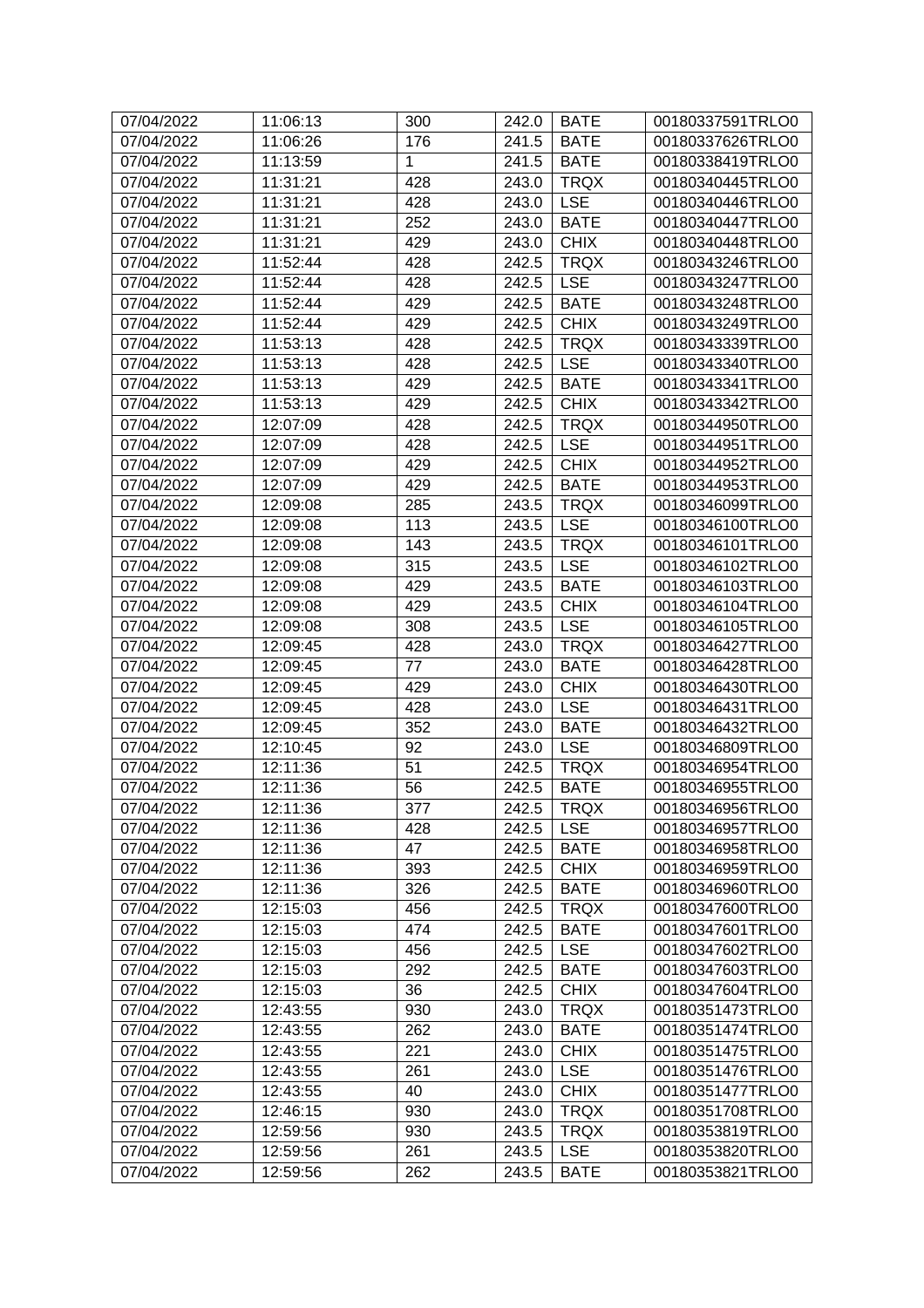| 07/04/2022 | 12:59:56 | 261 | 243.5 | <b>CHIX</b> | 00180353822TRLO0 |
|------------|----------|-----|-------|-------------|------------------|
| 07/04/2022 | 12:59:57 | 207 | 243.5 | <b>TRQX</b> | 00180353823TRLO0 |
| 07/04/2022 | 12:59:57 | 723 | 243.5 | <b>TRQX</b> | 00180353824TRLO0 |
| 07/04/2022 | 12:59:59 | 428 | 243.0 | <b>LSE</b>  | 00180353885TRLO0 |
| 07/04/2022 | 13:00:29 | 112 | 243.0 | <b>TRQX</b> | 00180354026TRLO0 |
| 07/04/2022 | 13:00:29 | 429 | 243.0 | <b>BATE</b> | 00180354027TRLO0 |
| 07/04/2022 | 13:00:29 | 429 | 243.0 | <b>CHIX</b> | 00180354028TRLO0 |
| 07/04/2022 | 13:00:29 | 316 | 243.0 | <b>TRQX</b> | 00180354029TRLO0 |
| 07/04/2022 | 13:07:29 | 130 | 242.5 | <b>LSE</b>  | 00180354851TRLO0 |
| 07/04/2022 | 13:28:01 | 372 | 242.5 | <b>TRQX</b> | 00180358074TRLO0 |
| 07/04/2022 | 13:28:01 | 373 | 242.5 | <b>CHIX</b> | 00180358075TRLO0 |
| 07/04/2022 | 13:28:01 | 354 | 242.5 | <b>LSE</b>  | 00180358076TRLO0 |
| 07/04/2022 | 13:28:01 | 485 | 242.5 | <b>BATE</b> | 00180358077TRLO0 |
| 07/04/2022 | 13:39:57 | 319 | 242.0 | <b>TRQX</b> | 00180360131TRLO0 |
| 07/04/2022 | 13:39:57 | 319 | 242.0 | <b>BATE</b> | 00180360132TRLO0 |
| 07/04/2022 | 13:39:57 | 319 | 242.0 | <b>LSE</b>  | 00180360133TRLO0 |
| 07/04/2022 | 13:39:57 | 319 | 242.0 | <b>CHIX</b> | 00180360134TRLO0 |
| 07/04/2022 | 13:39:57 | 428 | 240.5 | <b>TRQX</b> | 00180360135TRLO0 |
| 07/04/2022 | 13:39:57 | 400 | 240.5 | <b>LSE</b>  | 00180360136TRLO0 |
| 07/04/2022 | 13:39:57 | 429 | 240.5 | <b>CHIX</b> | 00180360137TRLO0 |
| 07/04/2022 | 13:39:57 | 429 | 240.5 | <b>BATE</b> | 00180360138TRLO0 |
| 07/04/2022 | 13:39:57 | 28  | 240.5 | <b>LSE</b>  | 00180360139TRLO0 |
| 07/04/2022 | 13:39:58 | 400 | 240.5 | <b>LSE</b>  | 00180360141TRLO0 |
| 07/04/2022 | 13:40:01 | 428 | 240.0 | <b>LSE</b>  | 00180360150TRLO0 |
| 07/04/2022 | 13:40:01 | 428 | 240.0 | <b>TRQX</b> | 00180360151TRLO0 |
| 07/04/2022 | 13:40:01 | 429 | 240.0 | <b>CHIX</b> | 00180360152TRLO0 |
| 07/04/2022 | 13:40:01 | 429 | 240.0 | <b>BATE</b> | 00180360153TRLO0 |
| 07/04/2022 | 13:40:01 | 428 | 239.5 | <b>LSE</b>  | 00180360154TRLO0 |
| 07/04/2022 | 13:54:06 | 428 | 239.5 | <b>LSE</b>  | 00180362313TRLO0 |
| 07/04/2022 | 13:54:06 | 428 | 239.5 | <b>TRQX</b> | 00180362314TRLO0 |
| 07/04/2022 | 13:54:06 | 429 | 239.5 | <b>CHIX</b> | 00180362315TRLO0 |
| 07/04/2022 | 13:54:06 | 344 | 239.5 | <b>BATE</b> | 00180362316TRLO0 |
| 07/04/2022 | 13:54:06 | 85  | 239.5 | <b>BATE</b> | 00180362317TRLO0 |
| 07/04/2022 | 13:54:06 | 428 | 239.5 | <b>LSE</b>  | 00180362318TRLO0 |
| 07/04/2022 | 13:54:06 | 428 | 239.5 | <b>TRQX</b> | 00180362320TRLO0 |
| 07/04/2022 | 13:56:41 | 428 | 239.0 | <b>LSE</b>  | 00180362787TRLO0 |
| 07/04/2022 | 13:56:41 | 428 | 239.0 | <b>TRQX</b> | 00180362788TRLO0 |
| 07/04/2022 | 13:56:41 | 429 | 239.0 | <b>BATE</b> | 00180362789TRLO0 |
| 07/04/2022 | 13:56:41 | 429 | 239.0 | <b>CHIX</b> | 00180362790TRLO0 |
| 07/04/2022 | 13:56:41 | 25  | 238.5 | <b>LSE</b>  | 00180362791TRLO0 |
| 07/04/2022 | 13:56:50 | 53  | 238.5 | <b>LSE</b>  | 00180362801TRLO0 |
| 07/04/2022 | 13:57:07 | 169 | 238.5 | <b>BATE</b> | 00180362831TRLO0 |
| 07/04/2022 | 13:58:55 | 1   | 238.5 | <b>BATE</b> | 00180363079TRLO0 |
| 07/04/2022 | 14:54:02 | 428 | 239.5 | <b>TRQX</b> | 00180374543TRLO0 |
| 07/04/2022 | 14:54:02 | 350 | 239.5 | <b>LSE</b>  | 00180374544TRLO0 |
| 07/04/2022 | 14:54:02 | 441 | 239.5 | <b>CHIX</b> | 00180374545TRLO0 |
| 07/04/2022 | 14:54:02 | 272 | 239.5 | <b>BATE</b> | 00180374546TRLO0 |
| 07/04/2022 | 14:54:04 | 32  | 239.0 | <b>BATE</b> | 00180374559TRLO0 |
| 07/04/2022 | 14:54:04 | 500 | 239.0 | <b>TRQX</b> | 00180374560TRLO0 |
| 07/04/2022 | 14:54:04 | 356 | 239.0 | <b>CHIX</b> | 00180374561TRLO0 |
| 07/04/2022 | 14:54:04 | 188 | 239.0 | <b>LSE</b>  | 00180374562TRLO0 |
| 07/04/2022 | 14:54:04 | 325 | 239.0 | <b>BATE</b> | 00180374563TRLO0 |
| 07/04/2022 | 14:54:04 | 313 | 239.0 | <b>LSE</b>  | 00180374564TRLO0 |
|            |          |     |       |             |                  |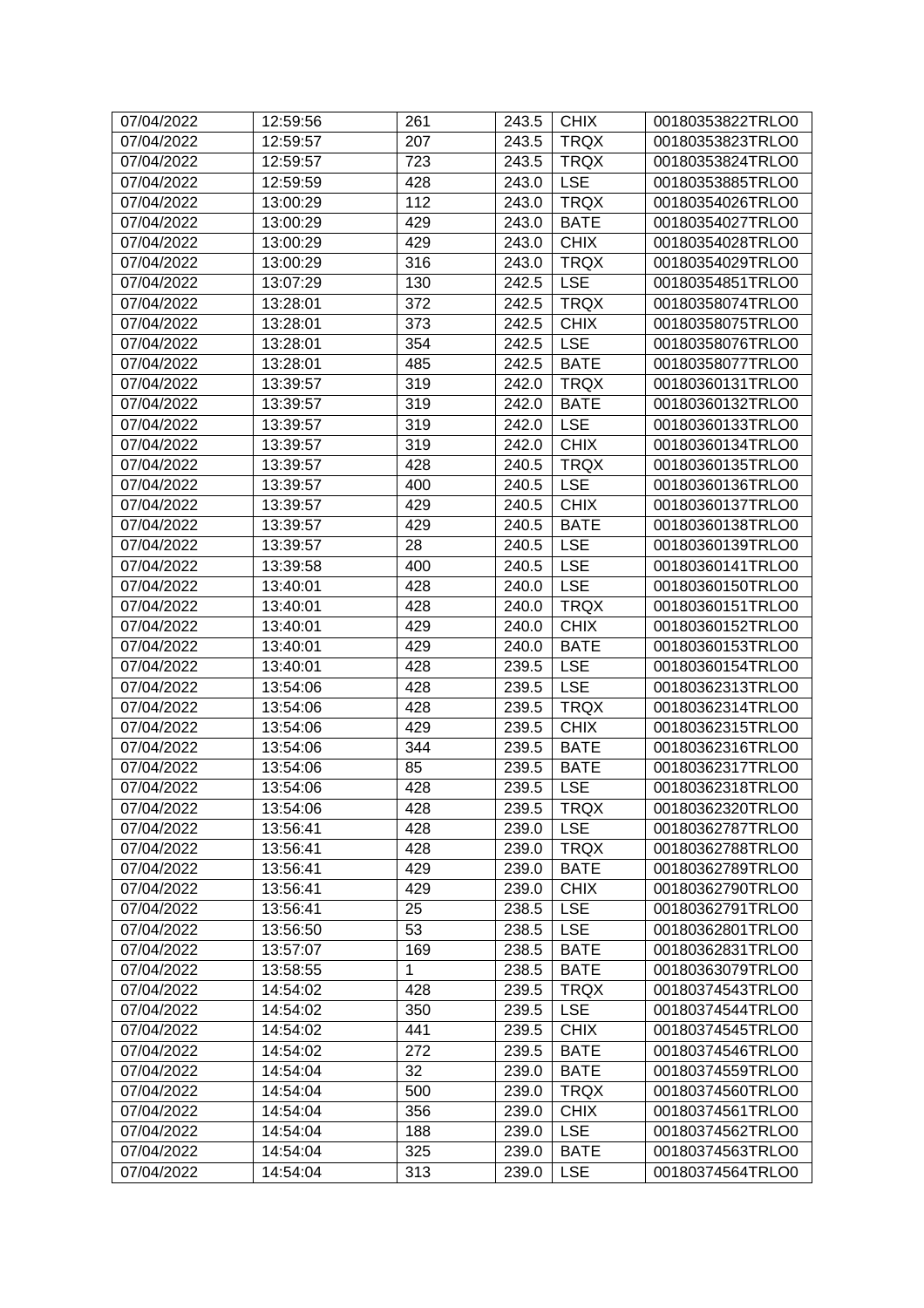| 07/04/2022 | 15:04:06 | 444 | 239.0 | <b>TRQX</b> | 00180378511TRLO0 |
|------------|----------|-----|-------|-------------|------------------|
| 07/04/2022 | 15:04:06 | 149 | 239.0 | <b>LSE</b>  | 00180378513TRLO0 |
| 07/04/2022 | 15:04:06 | 246 | 239.0 | <b>BATE</b> | 00180378514TRLO0 |
| 07/04/2022 | 15:04:06 | 264 | 239.0 | <b>LSE</b>  | 00180378515TRLO0 |
| 07/04/2022 | 15:04:06 | 444 | 239.0 | <b>CHIX</b> | 00180378516TRLO0 |
| 07/04/2022 | 15:04:06 | 167 | 239.0 | <b>BATE</b> | 00180378517TRLO0 |
| 07/04/2022 | 15:19:56 | 528 | 239.0 | <b>TRQX</b> | 00180384680TRLO0 |
| 07/04/2022 | 15:19:56 | 291 | 239.0 | <b>LSE</b>  | 00180384681TRLO0 |
| 07/04/2022 | 15:19:56 | 311 | 239.0 | <b>TRQX</b> | 00180384682TRLO0 |
| 07/04/2022 | 15:19:56 | 292 | 239.0 | <b>BATE</b> | 00180384683TRLO0 |
| 07/04/2022 | 15:19:56 | 292 | 239.0 | <b>CHIX</b> | 00180384684TRLO0 |
| 07/04/2022 | 15:19:57 | 819 | 238.5 | <b>LSE</b>  | 00180384692TRLO0 |
| 07/04/2022 | 15:19:57 | 298 | 238.5 | <b>TRQX</b> | 00180384693TRLO0 |
| 07/04/2022 | 15:19:57 | 105 | 238.5 | <b>BATE</b> | 00180384694TRLO0 |
| 07/04/2022 | 15:34:22 | 428 | 240.0 | <b>LSE</b>  | 00180389380TRLO0 |
| 07/04/2022 | 15:34:22 | 428 | 240.0 | <b>TRQX</b> | 00180389381TRLO0 |
| 07/04/2022 | 15:34:22 | 337 | 240.0 | <b>BATE</b> | 00180389382TRLO0 |
| 07/04/2022 | 15:40:08 | 428 | 239.5 | <b>TRQX</b> | 00180391513TRLO0 |
| 07/04/2022 | 15:40:08 | 428 | 239.5 | <b>LSE</b>  | 00180391514TRLO0 |
| 07/04/2022 | 15:40:08 | 429 | 239.5 | <b>BATE</b> | 00180391515TRLO0 |
| 07/04/2022 | 15:40:08 | 429 | 239.5 | <b>CHIX</b> | 00180391516TRLO0 |
| 07/04/2022 | 15:40:08 | 104 | 239.5 | <b>TRQX</b> | 00180391517TRLO0 |
| 07/04/2022 | 15:40:08 | 428 | 239.5 | <b>LSE</b>  | 00180391519TRLO0 |
| 07/04/2022 | 15:40:08 | 324 | 239.5 | <b>TRQX</b> | 00180391520TRLO0 |
| 07/04/2022 | 15:42:08 | 428 | 239.0 | <b>TRQX</b> | 00180392547TRLO0 |
| 07/04/2022 | 15:42:08 | 428 | 239.0 | <b>LSE</b>  | 00180392548TRLO0 |
| 07/04/2022 | 15:42:08 | 429 | 239.0 | <b>CHIX</b> | 00180392549TRLO0 |
| 07/04/2022 | 15:42:08 | 429 | 239.0 | <b>BATE</b> | 00180392550TRLO0 |
| 07/04/2022 | 15:44:00 | 237 | 238.5 | <b>BATE</b> | 00180393549TRLO0 |
| 07/04/2022 | 15:45:16 | 128 | 238.5 | <b>LSE</b>  | 00180394270TRLO0 |
| 07/04/2022 | 15:49:57 | 428 | 238.5 | <b>TRQX</b> | 00180396676TRLO0 |
| 07/04/2022 | 15:49:57 | 300 | 238.5 | <b>LSE</b>  | 00180396677TRLO0 |
| 07/04/2022 | 15:49:57 | 429 | 238.5 | <b>CHIX</b> | 00180396678TRLO0 |
| 07/04/2022 | 15:49:57 | 107 | 238.5 | <b>BATE</b> | 00180396679TRLO0 |
| 07/04/2022 | 15:49:57 | 85  | 238.5 | <b>BATE</b> | 00180396680TRLO0 |
| 07/04/2022 | 15:55:55 | 307 | 238.5 | <b>CHIX</b> | 00180399591TRLO0 |
| 07/04/2022 | 16:12:07 | 612 | 238.5 | <b>TRQX</b> | 00180409500TRLO0 |
| 07/04/2022 | 16:15:41 | 193 | 240.5 | <b>CHIX</b> | 00180411456TRLO0 |
| 07/04/2022 | 16:15:41 | 521 | 240.5 | <b>CHIX</b> | 00180411457TRLO0 |
| 07/04/2022 | 16:15:41 | 205 | 240.5 | <b>CHIX</b> | 00180411458TRLO0 |
| 07/04/2022 | 16:15:41 | 307 | 240.5 | <b>BATE</b> | 00180411461TRLO0 |
| 07/04/2022 | 16:20:12 | 571 | 240.5 | <b>TRQX</b> | 00180414458TRLO0 |
| 07/04/2022 | 16:20:12 | 571 | 240.5 | <b>LSE</b>  | 00180414459TRLO0 |
| 07/04/2022 | 16:20:12 | 572 | 240.5 | <b>CHIX</b> | 00180414460TRLO0 |
| 07/04/2022 | 16:23:31 | 371 | 240.5 | <b>TRQX</b> | 00180416565TRLO0 |
| 07/04/2022 | 16:23:31 | 381 | 240.5 | <b>LSE</b>  | 00180416566TRLO0 |
| 07/04/2022 | 16:23:31 | 381 | 240.5 | <b>BATE</b> | 00180416567TRLO0 |
| 07/04/2022 | 16:23:31 | 9   | 240.5 | <b>TRQX</b> | 00180416568TRLO0 |
| 07/04/2022 | 16:23:33 | 510 | 241.0 | <b>CHIX</b> | 00180416578TRLO0 |
| 07/04/2022 | 16:23:33 | 433 | 241.0 | <b>CHIX</b> | 00180416579TRLO0 |
| 07/04/2022 | 16:23:34 | 133 | 241.0 | <b>LSE</b>  | 00180416580TRLO0 |
| 07/04/2022 | 16:23:37 | 132 | 241.0 | <b>TRQX</b> | 00180416624TRLO0 |
| 07/04/2022 | 16:23:40 | 39  | 241.0 | <b>LSE</b>  | 00180416667TRLO0 |
|            |          |     |       |             |                  |